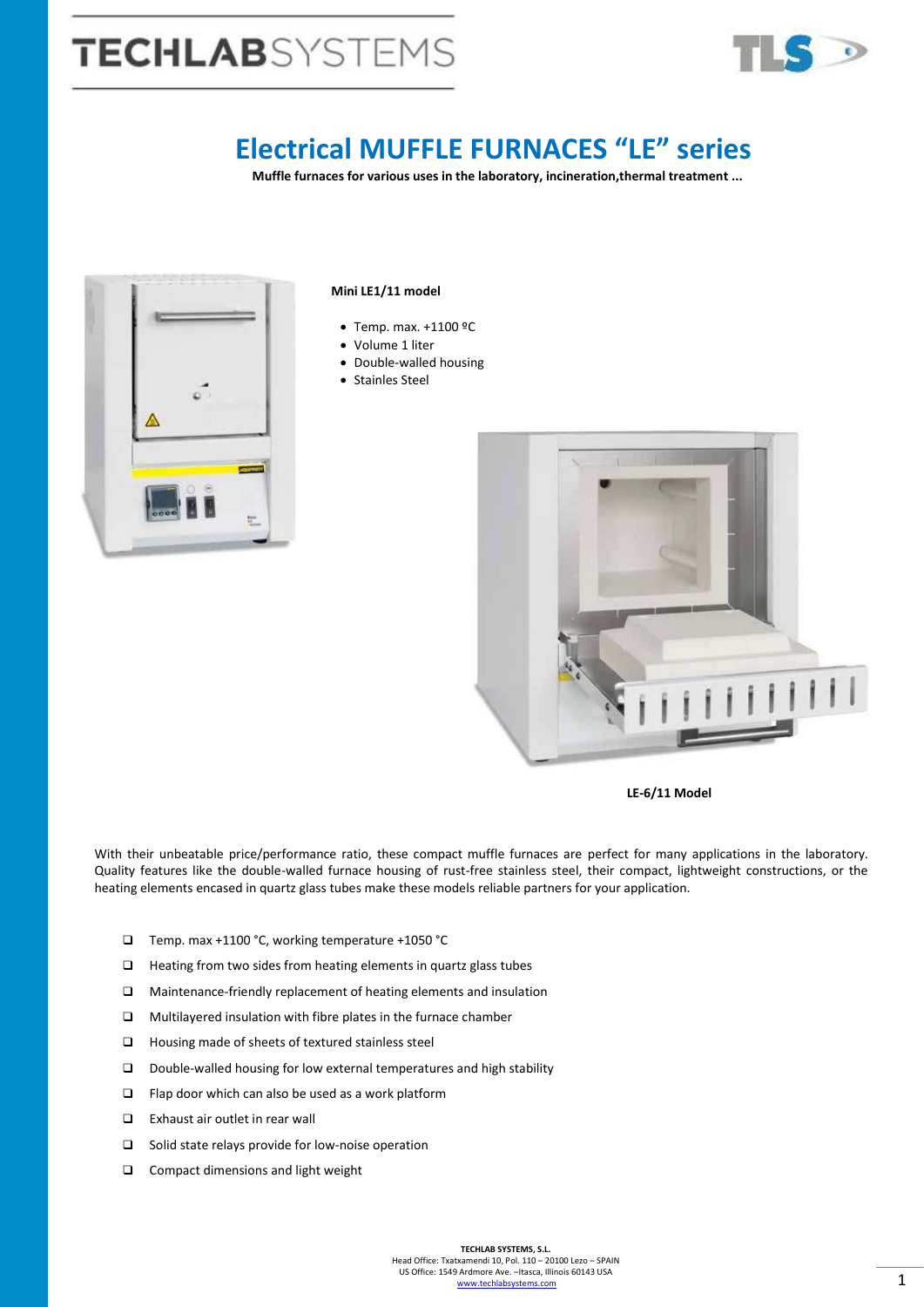

**Features basic controller R6** (for LE 1/11 LE 2/11 and LE 4/11):

- 1 single program control
- 1 segment
- Introduction of programs in steps of  $1 \, \text{°C}$  or 1 minute



| <b>CONTROLLER FUNCTIONS</b>                                              | <b>B410</b>   | C450 |
|--------------------------------------------------------------------------|---------------|------|
| $\triangleright$ Storable programs                                       | 5             | 10   |
| $\triangleright$ Segments                                                | 4             | 20   |
| $\triangleright$ Additional functions (eg ventilation or automatic flap) | $\mathcal{P}$ |      |
| $\triangleright$ Maximum number of control zones                         |               |      |

#### **FUNCTIONS COMMON TO BOTH CONTROLLERS:**

- ➢ Manual Control Regulation of Zones
- ➢ Auto-optimization
- ➢ Real time clock
- $\triangleright$  Simple LC display in blue-white
- ➢ Con Concise and simple status reports
- ➢ Numeric keypad input
- ➢ Data entry by Jog Dial and keys
- ➢ Entering program name eg. "Sintered")
- ➢ Key lock
- ➢ User management
- ➢ End function to change segment
- ➢ Entering programs in steps of 1 ° C or 1 min.
- ➢ Adjustable start time (eg for night-time use)
- ➢ Switching °C / °F
- ➢ Counter KWh
- ➢ Hour meter
- ➢ NTLog Comfort for HiProSystems: Logging process data into storage memory
- ➢ Error memory